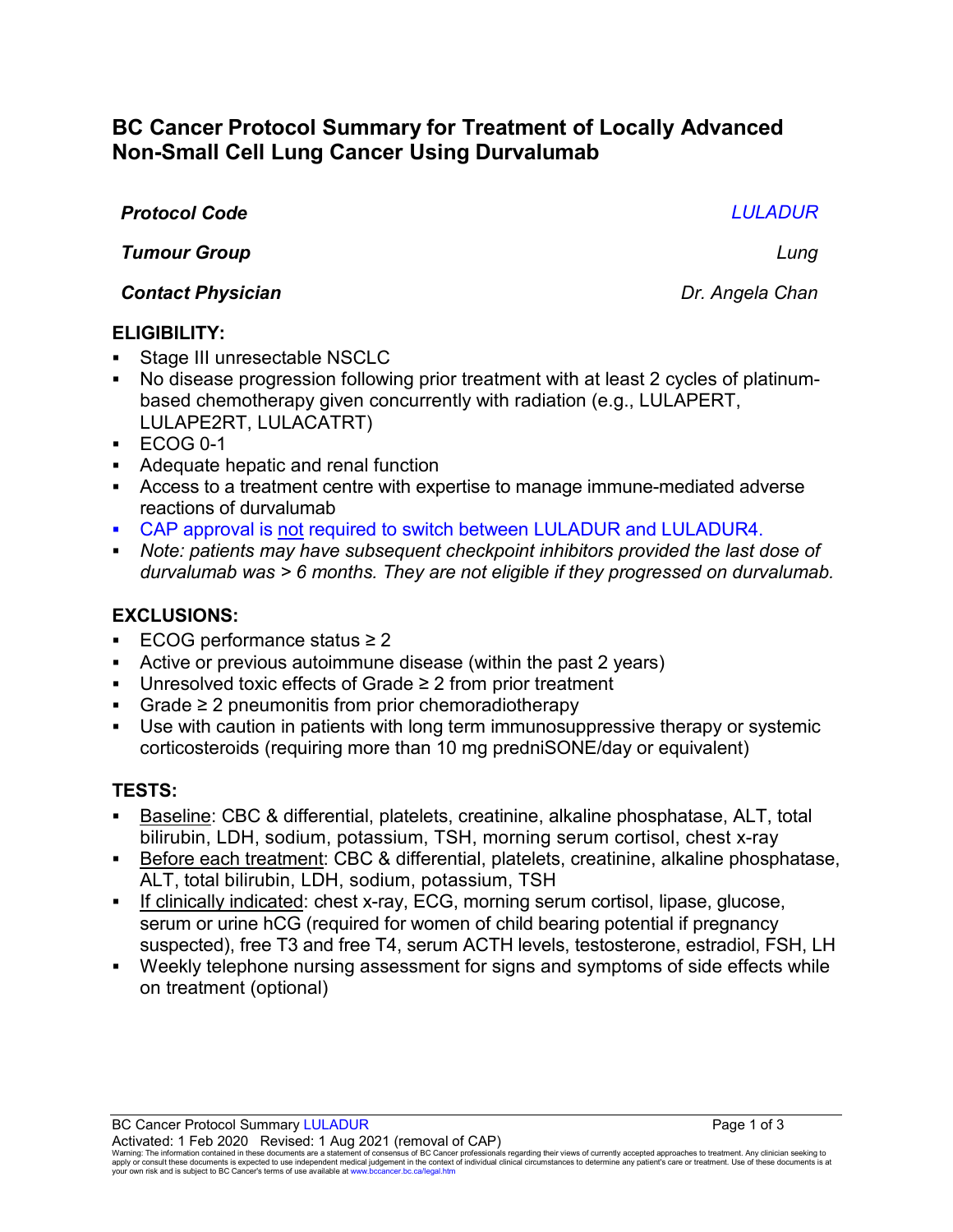## **PREMEDICATIONS:**

- Antiemetics are not usually required
- Antiemetic protocol for low emetogenicity (see [SCNAUSEA\)](http://www.bccancer.bc.ca/chemotherapy-protocols-site/Documents/Supportive%20Care/SCNAUSEA_Protocol.pdf)
- **If prior infusion reactions to durvalumab: diphenhydrAMINE 50 mg PO,** acetaminophen 325 to 975 mg PO, and hydrocortisone 25 mg IV 30 minutes prior to treatment

## **TREATMENT:**

| Drug       | Dose                         | <b>BC Cancer Administration Guideline</b>                            |
|------------|------------------------------|----------------------------------------------------------------------|
| durvalumab | 10 mg/kg<br>(maximum 750 mg) | IV in 100 mL NS over 60 minutes<br>Using a 0.2 micron in-line filter |

 Repeat **every 2 weeks** for 1 year of treatment (including doses given as LULADUR4), unless disease progression or unacceptable toxicity

# **DOSE MODIFICATIONS:**

No specific dose modifications. Toxicity managed by treatment delay and other measures (see [SCIMMUNE](http://www.bccancer.bc.ca/chemotherapy-protocols-site/Documents/Supportive%20Care/SCIMMUNE_Protocol.pdf) for management of immune-mediated adverse reactions to checkpoint inhibitor immunotherapy: [http://www.bccancer.bc.ca/chemotherapy](http://www.bccancer.bc.ca/chemotherapy-protocols-site/Documents/Supportive%20Care/SCIMMUNE_Protocol.pdf)[protocols-site/Documents/Supportive%20Care/SCIMMUNE\\_Protocol.pdf\)](http://www.bccancer.bc.ca/chemotherapy-protocols-site/Documents/Supportive%20Care/SCIMMUNE_Protocol.pdf).

## **PRECAUTIONS:**

- **1. Serious immune-mediated reactions**: can be severe to fatal and usually occur during the treatment course, but may develop months after discontinuation of therapy. They may include enterocolitis, intestinal perforation or hemorrhage, hepatitis, dermatitis, neuropathy, endocrinopathy, pneumonitis, as well as toxicities in other organ systems. Early diagnosis and appropriate management are essential to minimize life-threatening complications (see [SCIMMUNE](http://www.bccancer.bc.ca/chemotherapy-protocols-site/Documents/Supportive%20Care/SCIMMUNE_Protocol.pdf) for management of immune-mediated adverse reactions to checkpoint inhibitor immunotherapy: [http://www.bccancer.bc.ca/chemotherapy-protocols](http://www.bccancer.bc.ca/chemotherapy-protocols-site/Documents/Supportive%20Care/SCIMMUNE_Protocol.pdf)[site/Documents/Supportive%20Care/SCIMMUNE\\_Protocol.pdf\)](http://www.bccancer.bc.ca/chemotherapy-protocols-site/Documents/Supportive%20Care/SCIMMUNE_Protocol.pdf).
- **2. Infusion-related reactions:** isolated cases of severe infusion reactions have been reported. For mild or moderate infusion reactions, decrease the infusion rate to 50% or temporarily interrupt infusion until the reaction has resolved. Consider premedication for subsequent infusions. Permanently discontinue durvalumab for severe reactions.
- **3. Infections:** severe infections such as sepsis, necrotizing fasciitis, and osteomyelitis have been reported. Treat suspected or confirmed infections as indicated. Withhold durvalumab for severe infections.

BC Cancer Protocol Summary LULADUR **Page 2 of 3** Activated: 1 Feb 2020 Revised: 1 Aug 2021 (removal of CAP)

Warning: The information contained in these documents are a statement of consensus of BC Cancer professionals regarding their views of currently accepted approaches to treatment. Any clinician seeking to<br>apply or consult t